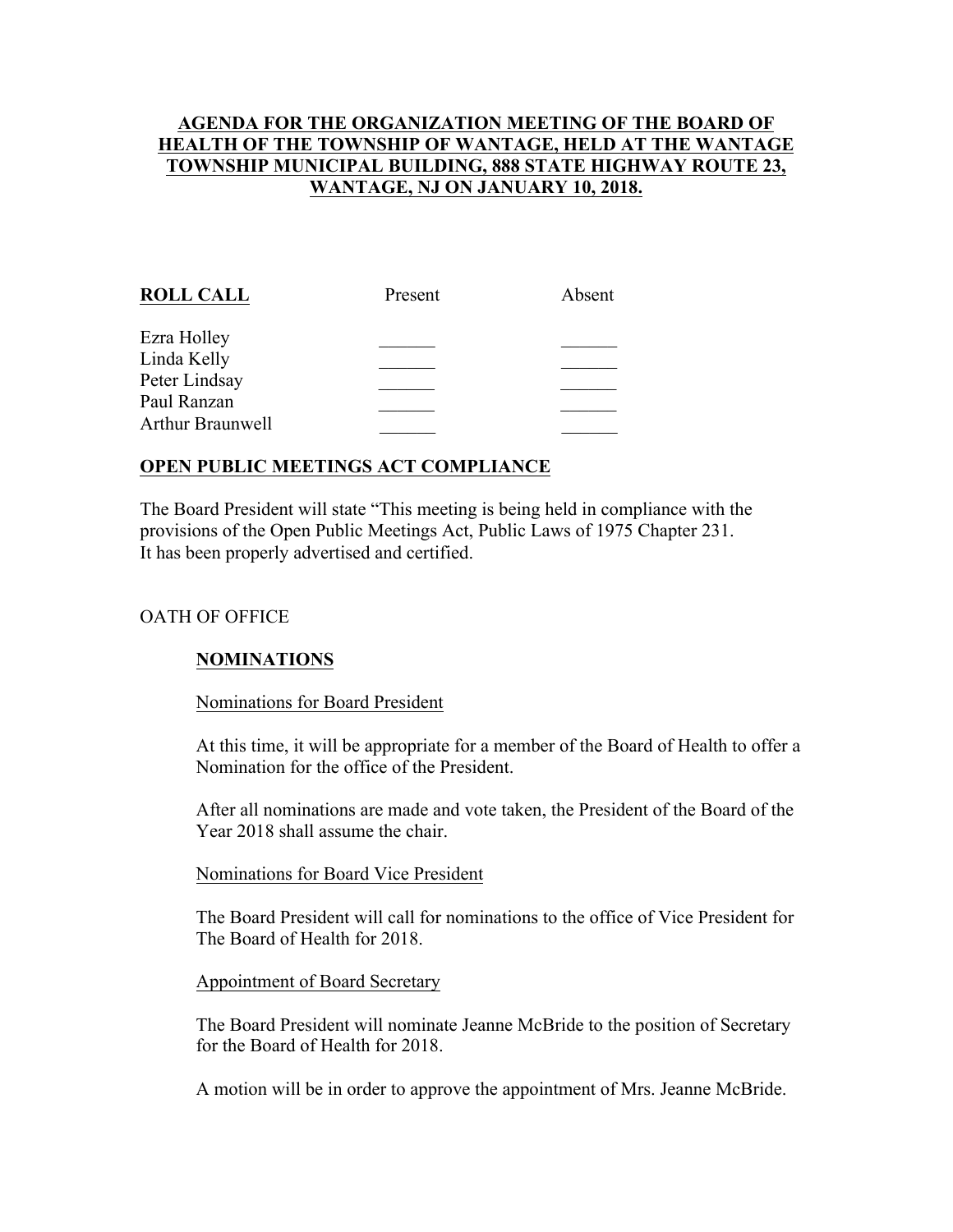#### Appointment of Registrar of Vital Statistics

The Board President will nominate Ms. Christine Von Oesen to the position of Registrar of Vital Statistics for 2018.

A motion will be in order to approve the appointment of Ms. Von Oesen.

# **MEETING SCHEDULE FOR THE BOARD OF HEALTH**

A motion is in order to approve a resolution of compliance with the Provisions of the Open Public Meetings Act for 2018 and establish the meeting schedule for the Wantage Board of Health as being the second Wednesday of each month, at the Wantage Municipal Building at 7:00 p.m. with the exception of the months of July and August when there will be no monthly meeting.

# **Naming the Official Newspapers of the Board of Health**

A motion is in order naming the New Jersey Herald and the New Jersey Sunday Herald as the official newspapers of the Board of Health for the year 2018.

# **MINUTES**

A motion is in order to approve the minutes of the meeting held on December 13, 2017.

# **READING OF REPORTS:**

COUNTY HEALTH DEPARTMENT DECEMBER REGISTRAR DECEMBER SECRETARY DECEMBER

#### **CORRESPONDENCE**

SUSSEX COUNTY DEPARTMENT OF HEALTH AND HUMAN SERVICES:

**DISCUSSION OF REPORTS/CORRESPONDENCE** None.

# **OLD BUSINESS**

None.